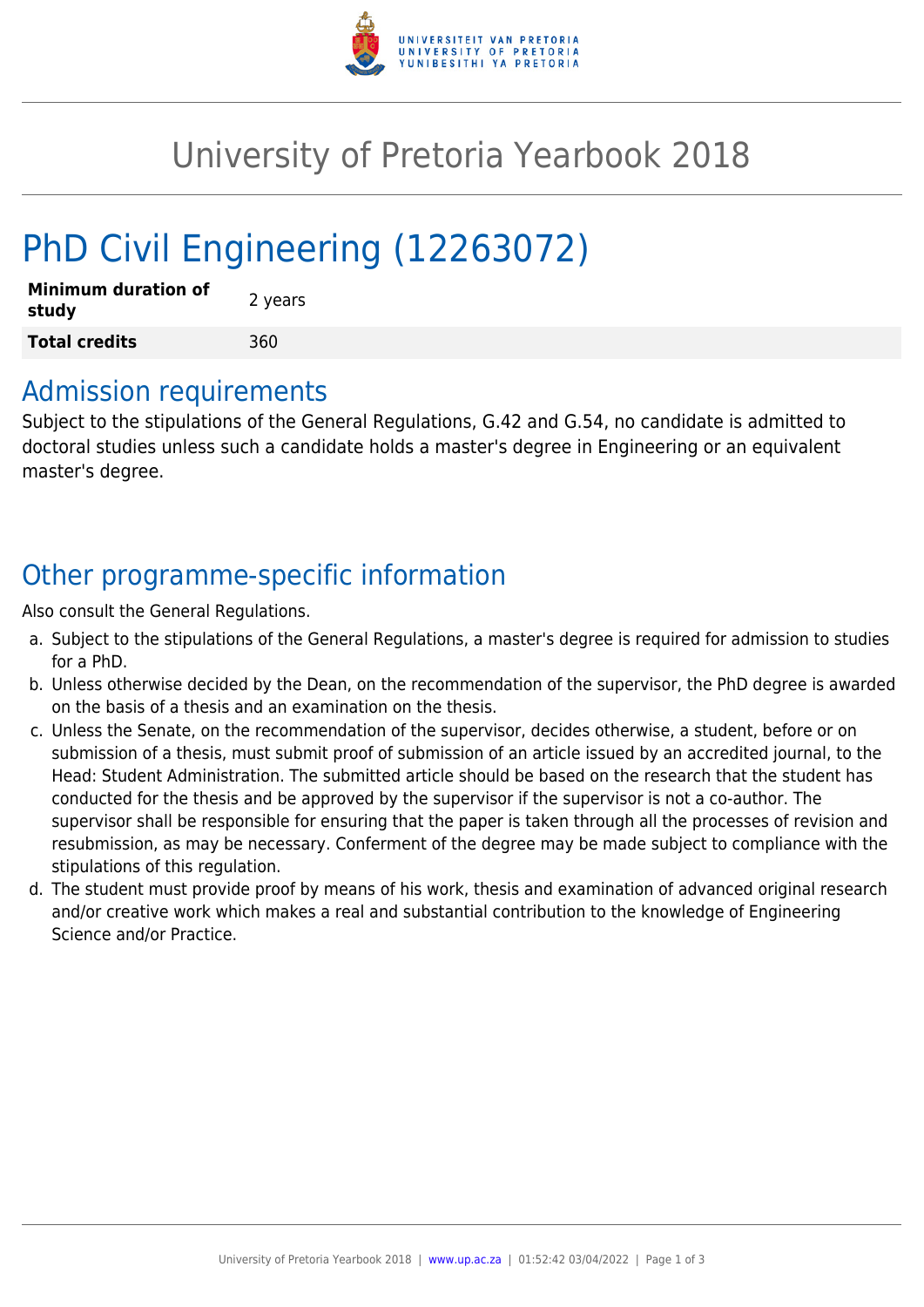

## Curriculum: Year 1

**Minimum credits: 360**

### **Core modules**

#### **Thesis: Civil engineering 990 (SIR 990)**

| <b>Module credits</b>         | 360.00                                     |
|-------------------------------|--------------------------------------------|
| <b>Prerequisites</b>          | No prerequisites.                          |
| Language of tuition           | Separate classes for Afrikaans and English |
| <b>Department</b>             | Civil Engineering                          |
| <b>Period of presentation</b> | Year                                       |